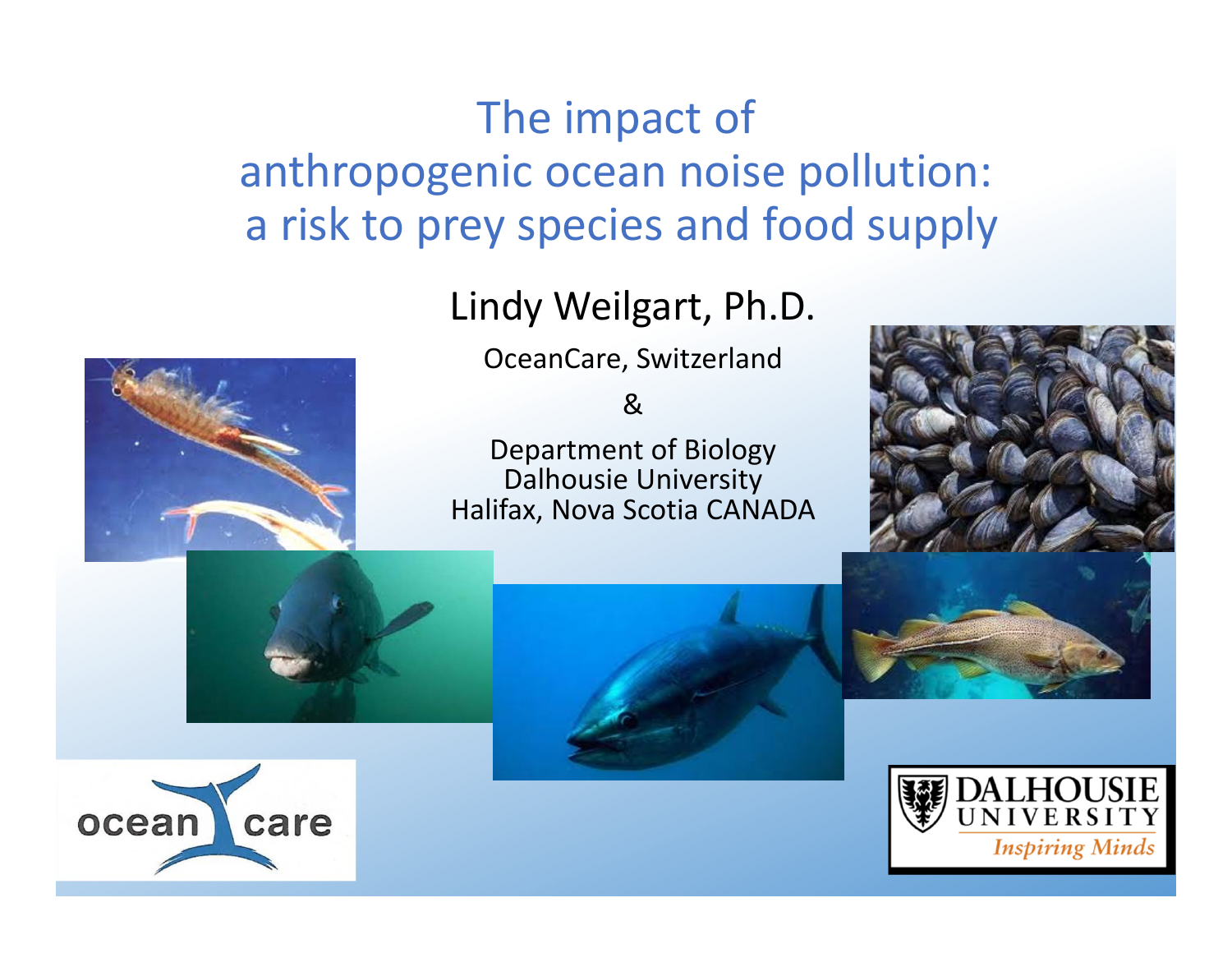# Impacts of Noise on Marine Animals

Most marine animals use sound for vital functions

130+ marine species impacted by underwater noise

- 30 species of marine mammals
- 66 species of fish
- 36 species of invertebrates

Recently, studies on fish and invertebrates show impacts extend beyond *individual* species to include *communities* of species and how they interact, ecosystem, and ecological services

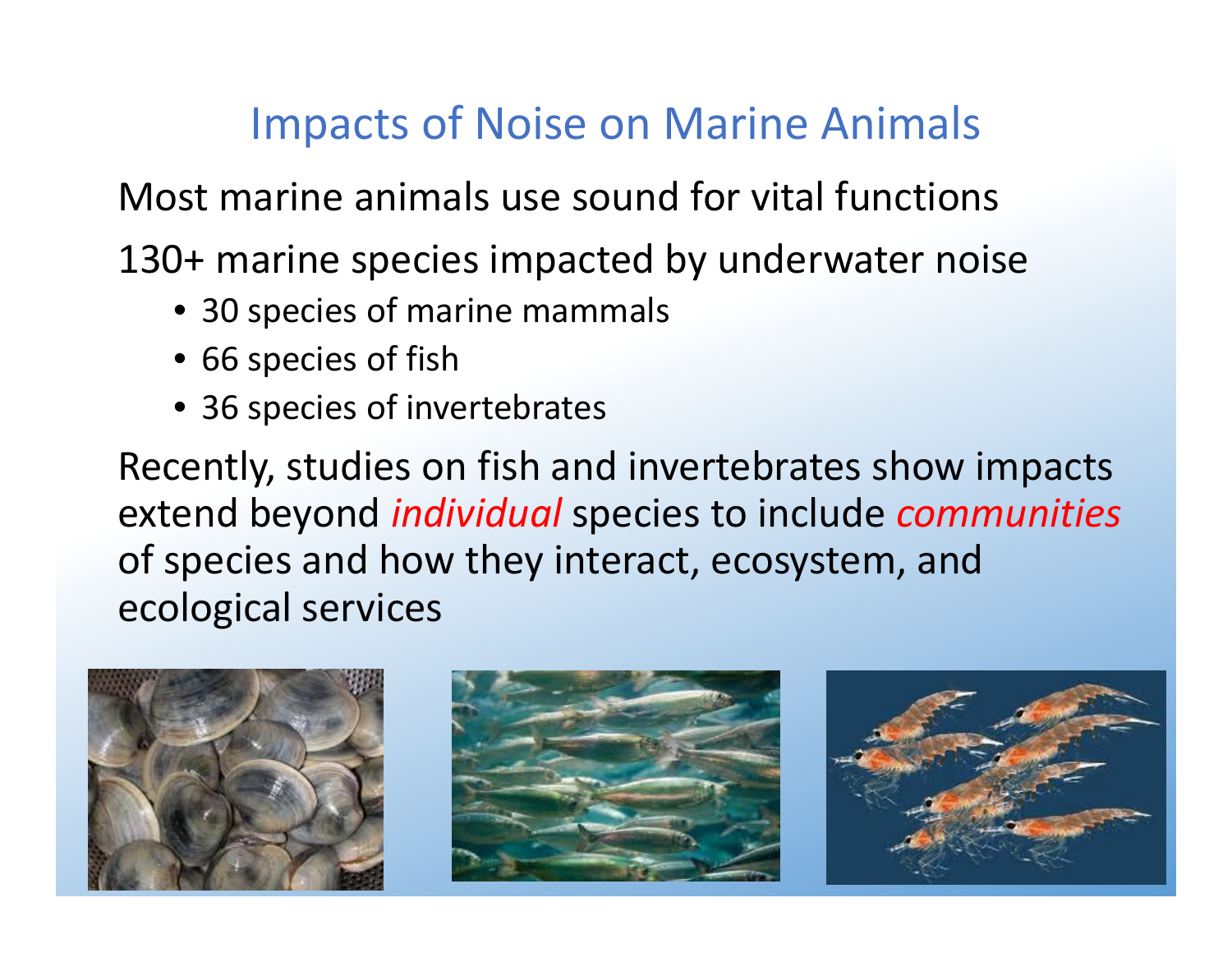# Noise Impacts on Ecosystem and Ecological Services

- Pile driving noise caused valve closure in mussels, energetically costly behavior, disrupting breathing, heart rate and excretion, halving oxygen concentrations and doubling CO<sub>2</sub> levels in 3 hrs *(Roberts et al. 2015)*
	- Growth and body condition likely to suffer, with ecosystem and commercial consequences



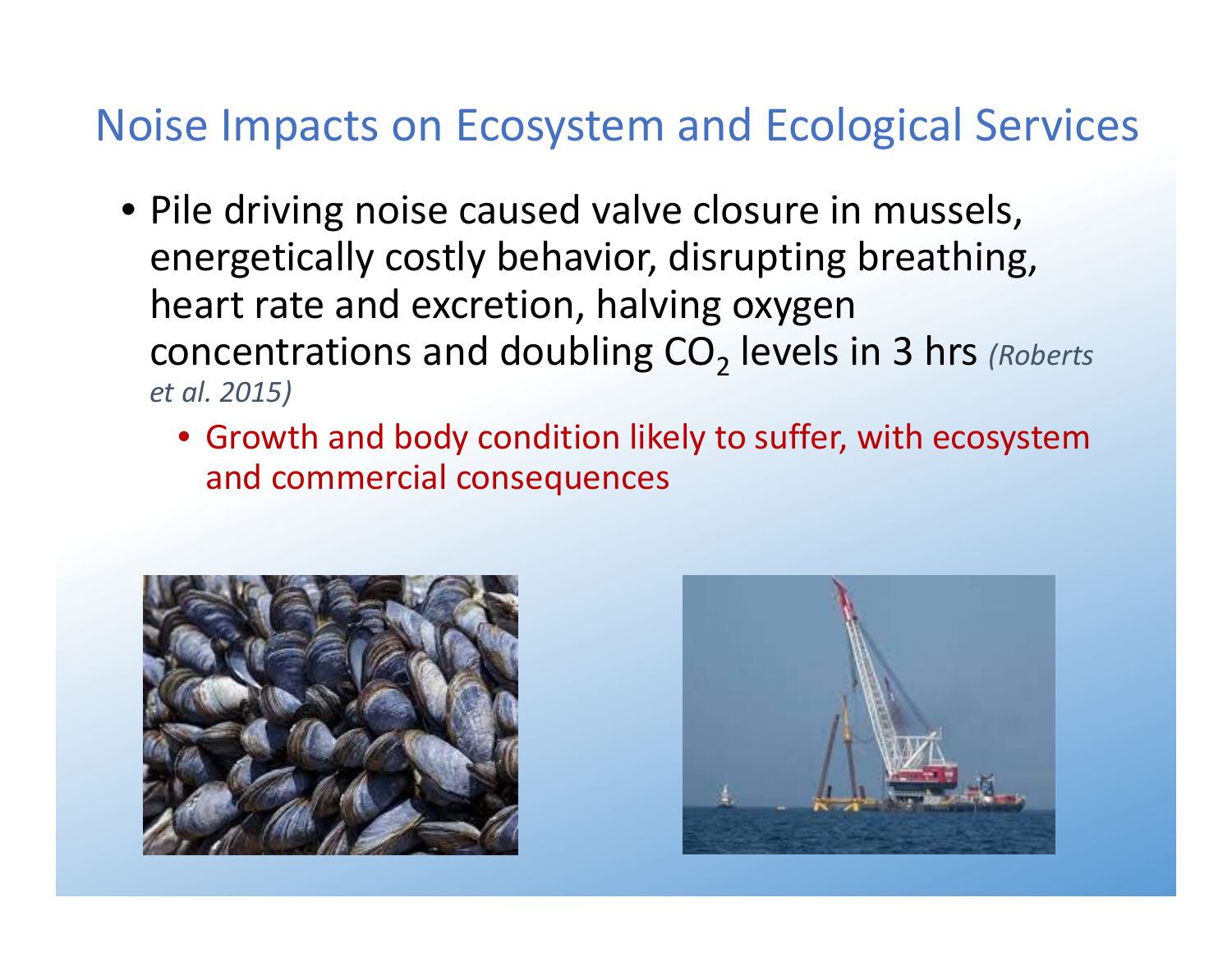# Noise Impacts on Ecosystem and Ecological Services

- Ship noise suppressed oyster activity and volume of water flowing over their gills, decreasing food uptake, causing slower fat metabolism and growth rate, greater oxidative stress *(Charifi et al. 2018)*
	- The slowdown in growth constitutes "a potentially massive risk in terms of ecosystem productivity"



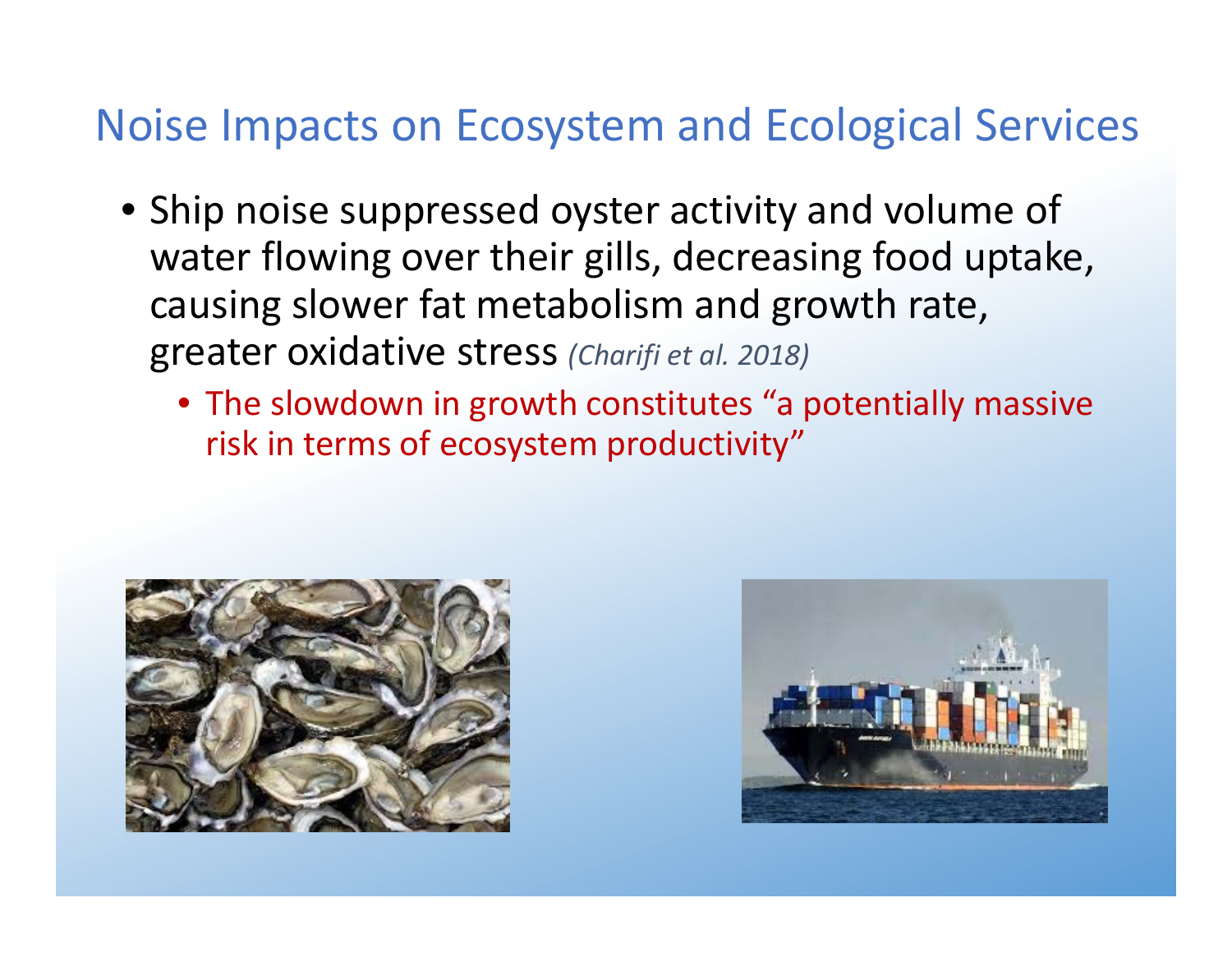## Noise Impacts on Ecosystem and Ecological Services

- A seismic survey caused reef fish abundance to decline by 78% in the evening when fish habitat use was highest *(Paxton et al. 2017)*
	- Such reactions of an entire community of species means fish lose opportunities to aggregate, forage, or mate



Temperate coral reef 1 day before seismic

Response occurred across fish species



Same reef with seismic 8 km away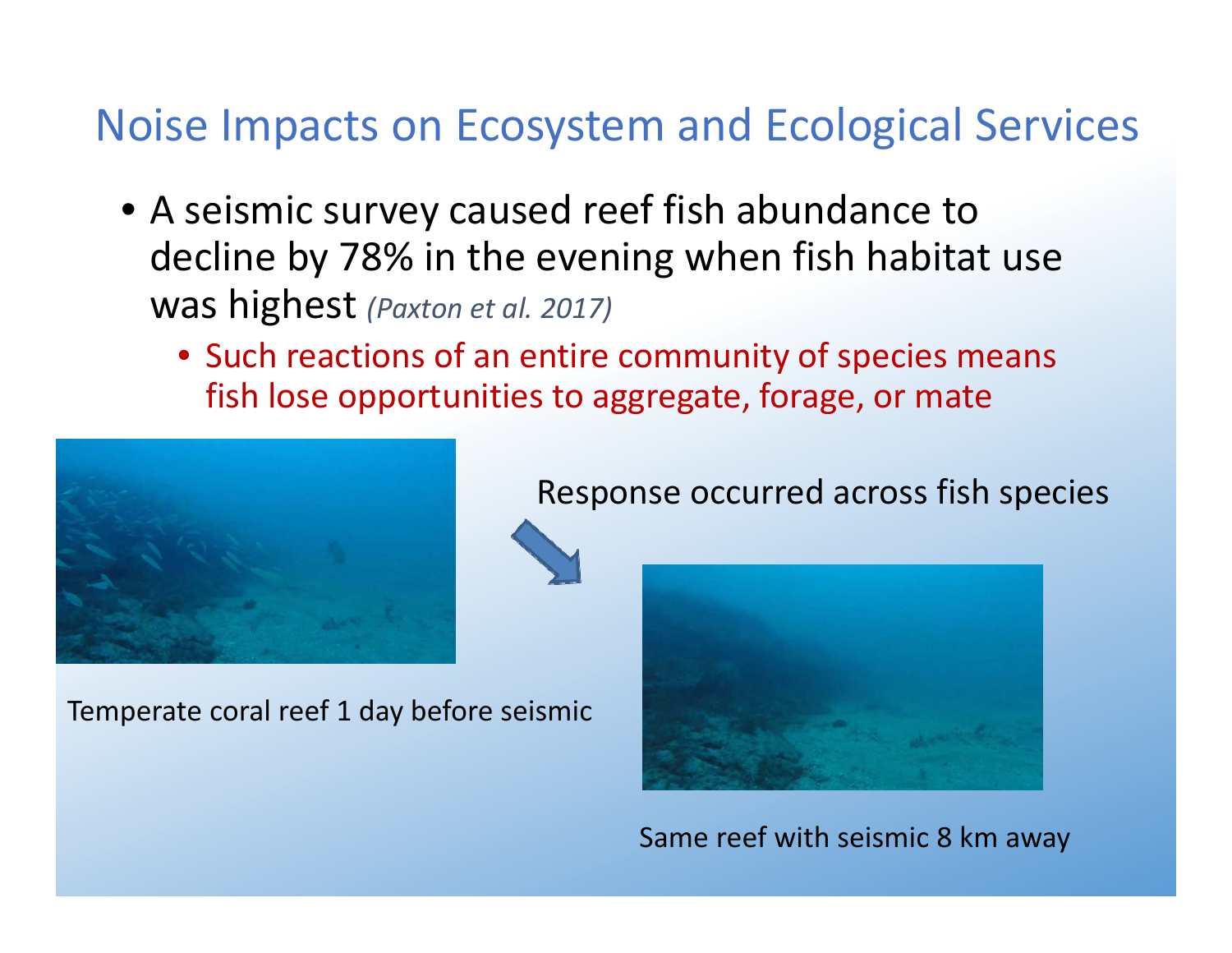### Impacts of Noise on Invertebrates

- Seismic airgun noise caused chronic impairment of immune competency and nutritional condition in lobsters up to 120 days post‐exposure *(Fitzgibbon et al. 2017).*
- Developmental delays in scallop larvae in tanks; 46% with body malformations *(Aguilar de Soto et al. 2013)*



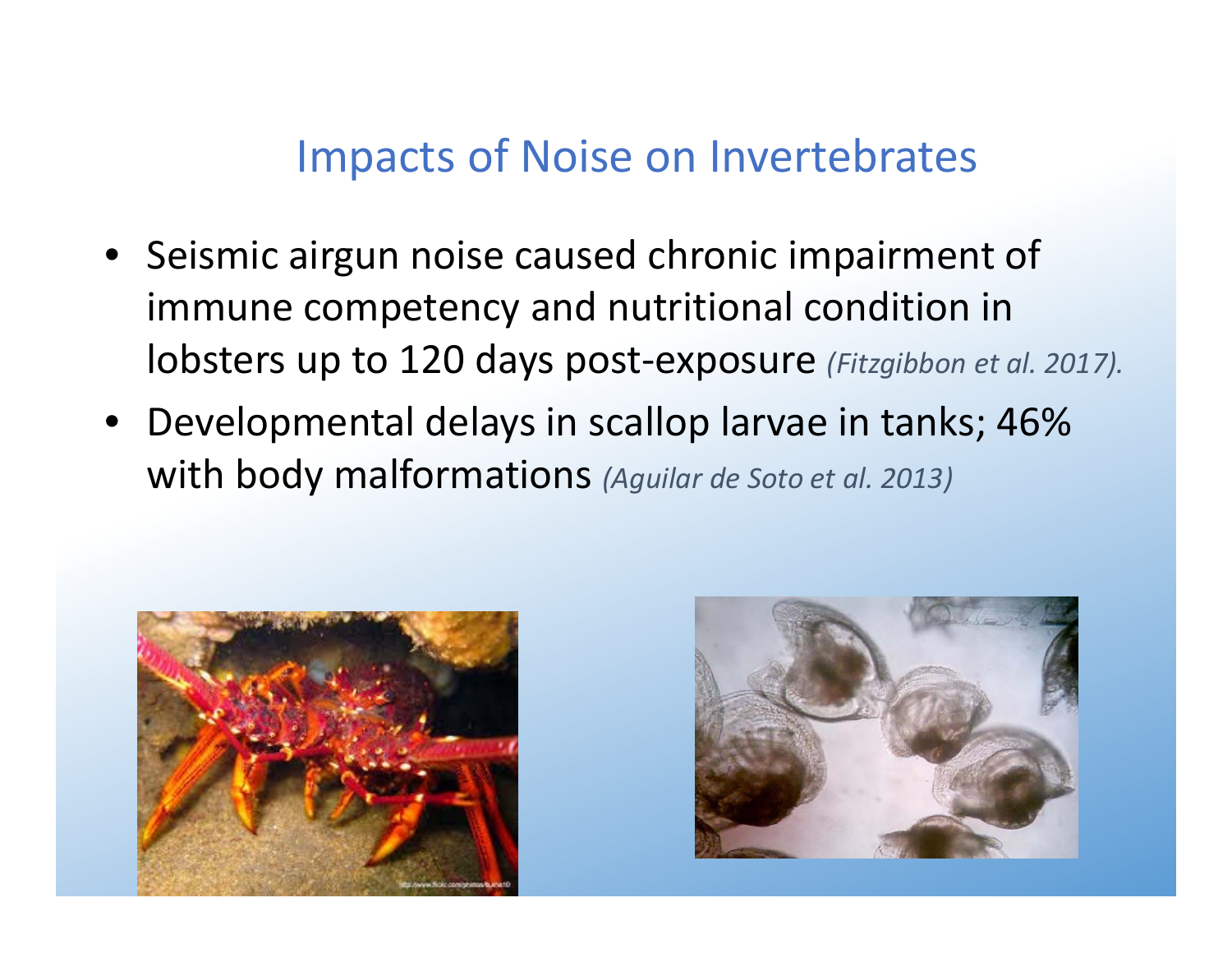### Noise Impacts on Invertebrates & Fish

- LF sound caused substantial, permanent, cellular damage to statocysts and neurons in squid, cuttlefish, octopus, jellyfish *(André et al. 2011; Solé et al. 2013a, 2013b, 2016, 2017)*
- • "…massive acoustic trauma, not compatible with life…" *(André et al. 2011)*
- Extensively damaged caged snapper fish ears in the field. No recovery after 58 days *(McCauley et al. 2003)*



Before



 After *McCauley et al. 2003*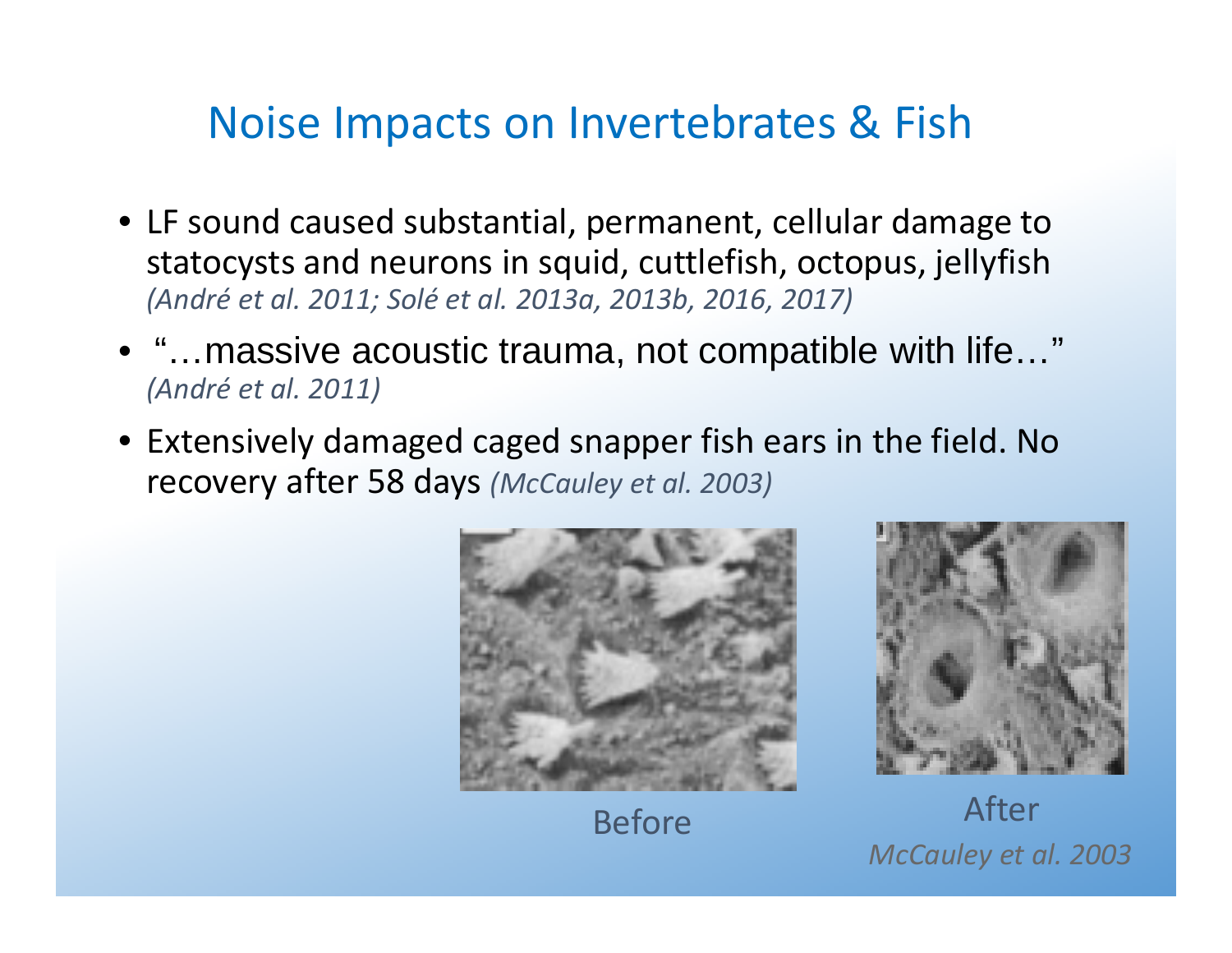### Impacts of Noise on Invertebrates & Fish

- • $\bullet$  Increased stress hormones and indicators in bass, sea bream, cod, carp, perch, gudgeon, kelpfish, goldfish, shrimp, crabs, mussels, scallops, lobsters, sea horses *(Bruintjes et al. 2017; Buscaino et al. 2010; Day et al. 2017; Filiciotto et al. 2016; Fitzgibbon et al. 2017; Graham and Cooke 2008; Lagardère 1982; Nichols et al. 2015; Régnault & Lagardère 1983; Santulli et al. 1999; Sierra‐Flores et al. 2015; Smith et al. 2004; Spiga et al. 2016; Wale et al. 2013; Wale et al. 2016; Wysocki et al. 2006)*
	- Cortisol increased 99% in the perch, 81% in the carp, and 120% in the gudgeon for shipping noise playback *(Wysocki et al. 2006)*

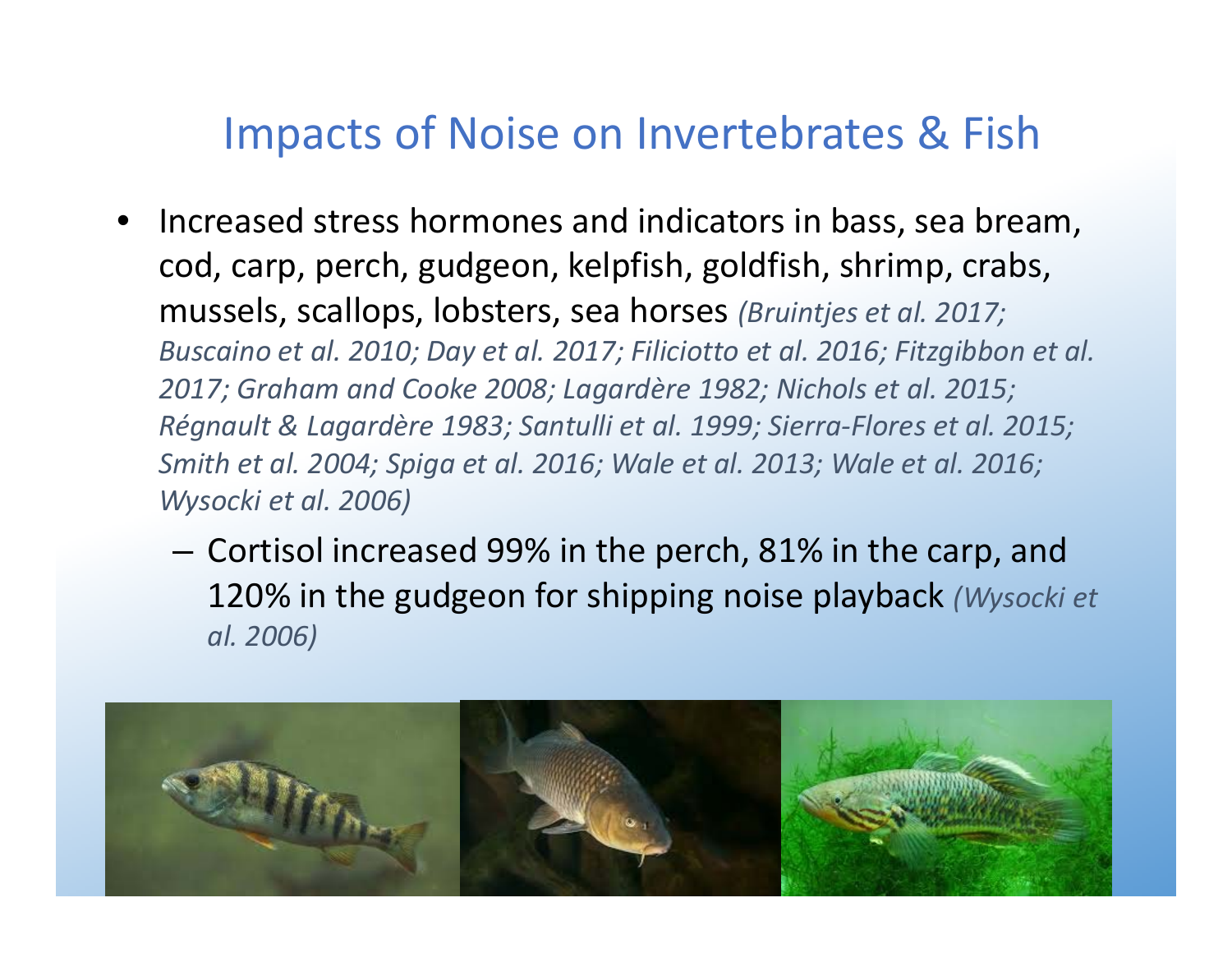

Figure 7. Daily landed sandeel catches in thousand tonnes for the different geographical fishing areas close to the shooting ground. The shooting period was from 13 May (10:30)-15 May (18:13), indicated by the width of the black rectangle. The dates are landing days, and the reported catches were captured about  $4-6$  days before the day of landing.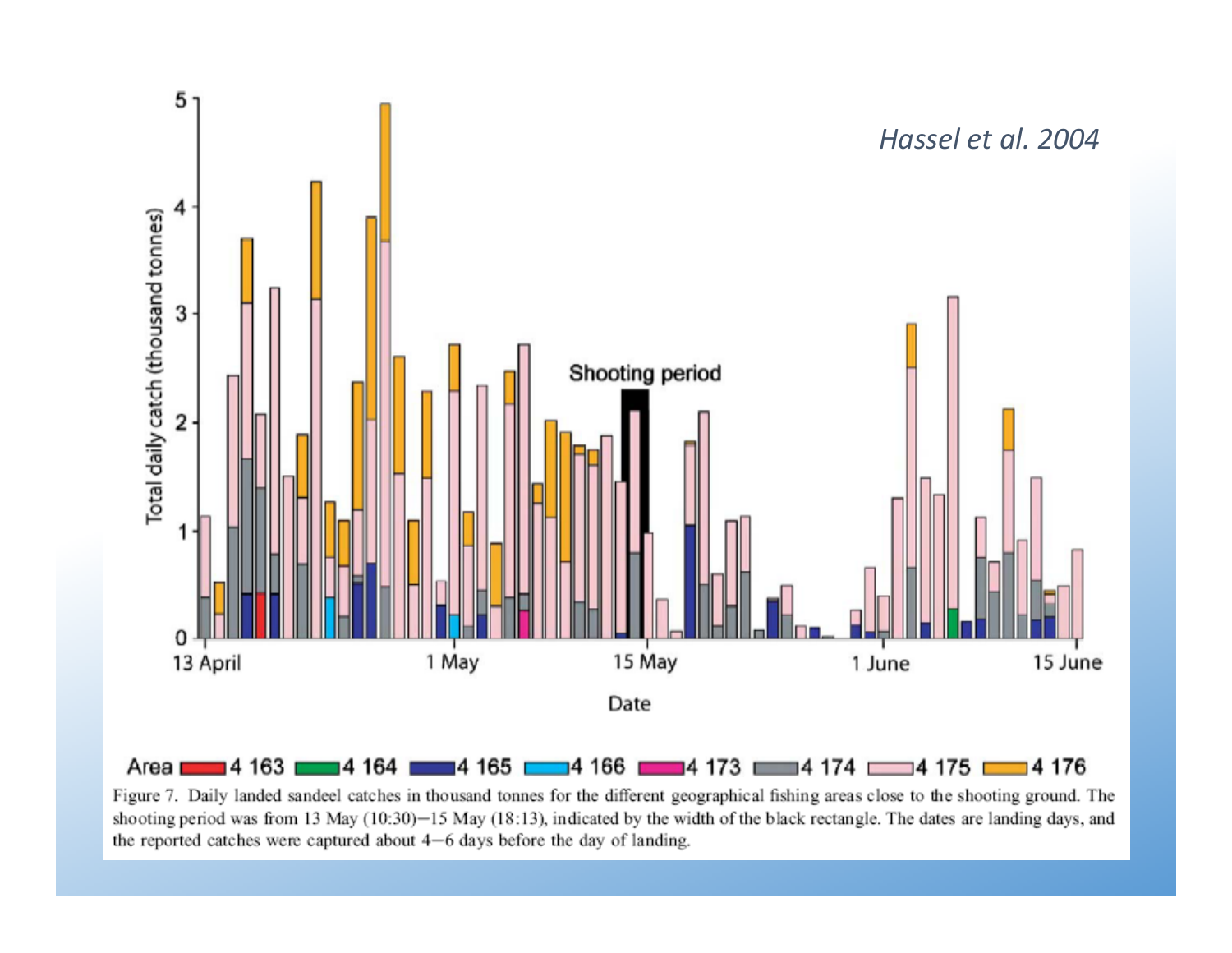#### Noise Reduces Catch and Abundance of Commercially Important Fish

#### 5 days after seismic:

- •Commercial trawl cod catch↓69%
- •Longline cod catch ↓45%
- •Longline haddock catch ↓67%

#### ↓ 52% in CPUE for rockfish hook-and-line fishery





Total quantity of cod and haddock by seismic, by distance (nm) from seismic mass B (solid), D (striped), A (gray) seismic



Trawl catch rates of cod (A) & haddock (B) B (solid), D (striped), A (gray)

*Engås et al. (1996), Skalski et al. 1992*